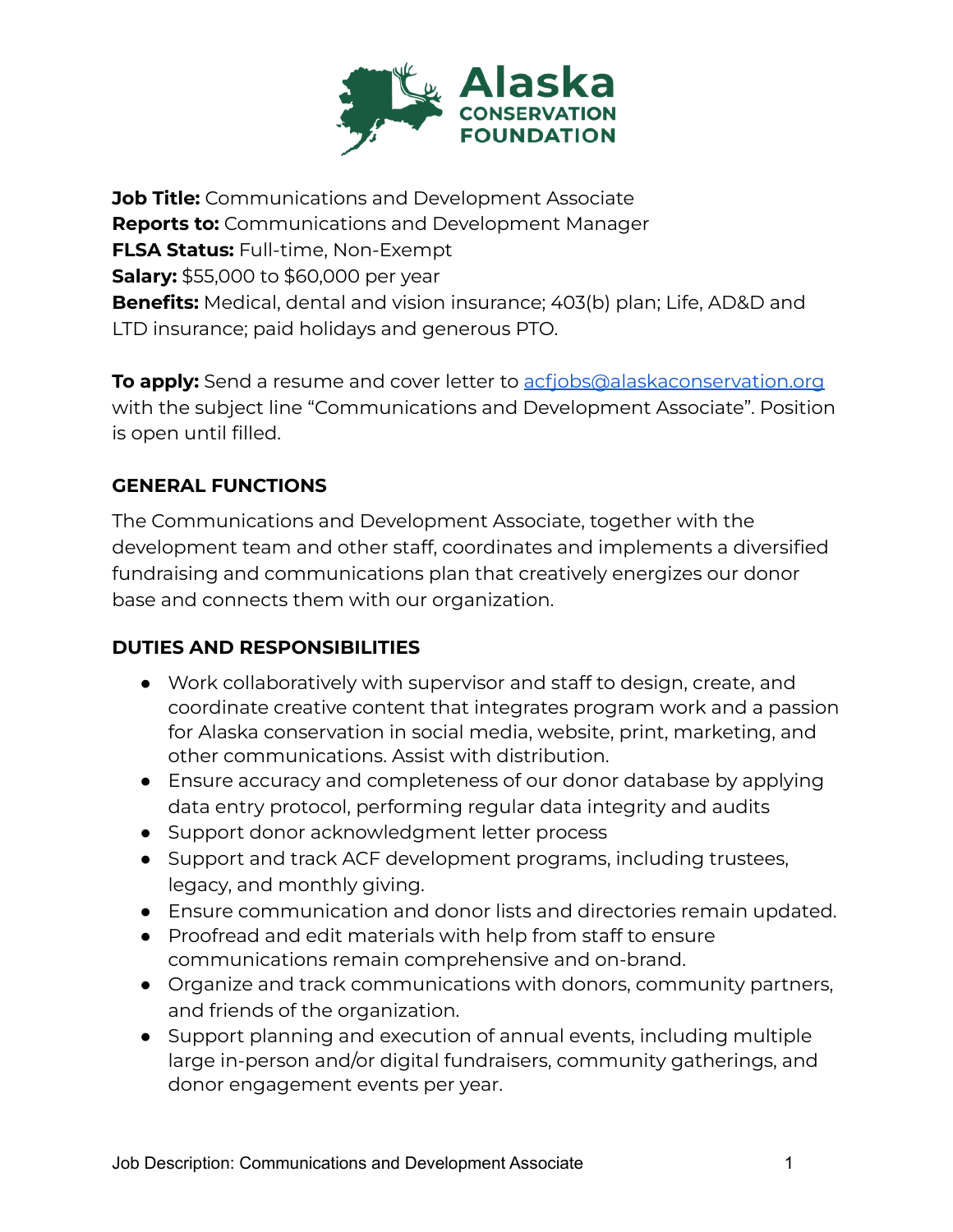

- Coordinate the submission of charity rating applications (Better Business Bureau, Charity Navigator, et.al.). Provide support to ensure all state charitable registrations are updated.
- Serve as the organization's point person for maintaining nationwide workplace giving campaigns including organizing and submitting campaign applications, and attending local in-person tabling events.
- Other duties as assigned.

## **QUALIFICATIONS**

- 2-4 years of experience in fundraising, communications, marketing, non-profit management, or closely related field preferred.
- Excellent verbal and written communication skills.
- Ability to work independently, with the ability to problem-solve complex problems, prioritize tasks, meet deadlines and manage multiple projects.
- Demonstrated ability to work effectively as a member of a team, both as a leader and in a supporting capacity.
- Demonstrated ability to maintain confidentiality at all times while displaying a professional disposition.
- Solid relationship-building skills; ability to interface with trustees, external constituents, and grantees.
- Demonstrated understanding of traditional and emerging media.
- Commitment to incorporate creative means to fit development goals.
- Ability to create aesthetically pleasing creative graphic designs.
- Strong computer skills, including MS Office suite and Google suite. Experience with Salesforce, Canva, Wordpress, Click and Pledge, or other CRM and third-party processing systems, is preferred. Additionally, experience with mass email marketing software such as Campaign Monitor preferred.
- Mentally agile, maintaining a skeptical and inquisitive mindset, always looking for opportunities to improve.
- Desire to integrate justice, equity, diversity, and inclusion, and commitment to elevate a wide range of voices in your daily work.
- A passion for Alaska Conservation Foundation's mission and an eagerness to support its sustainable business practices.